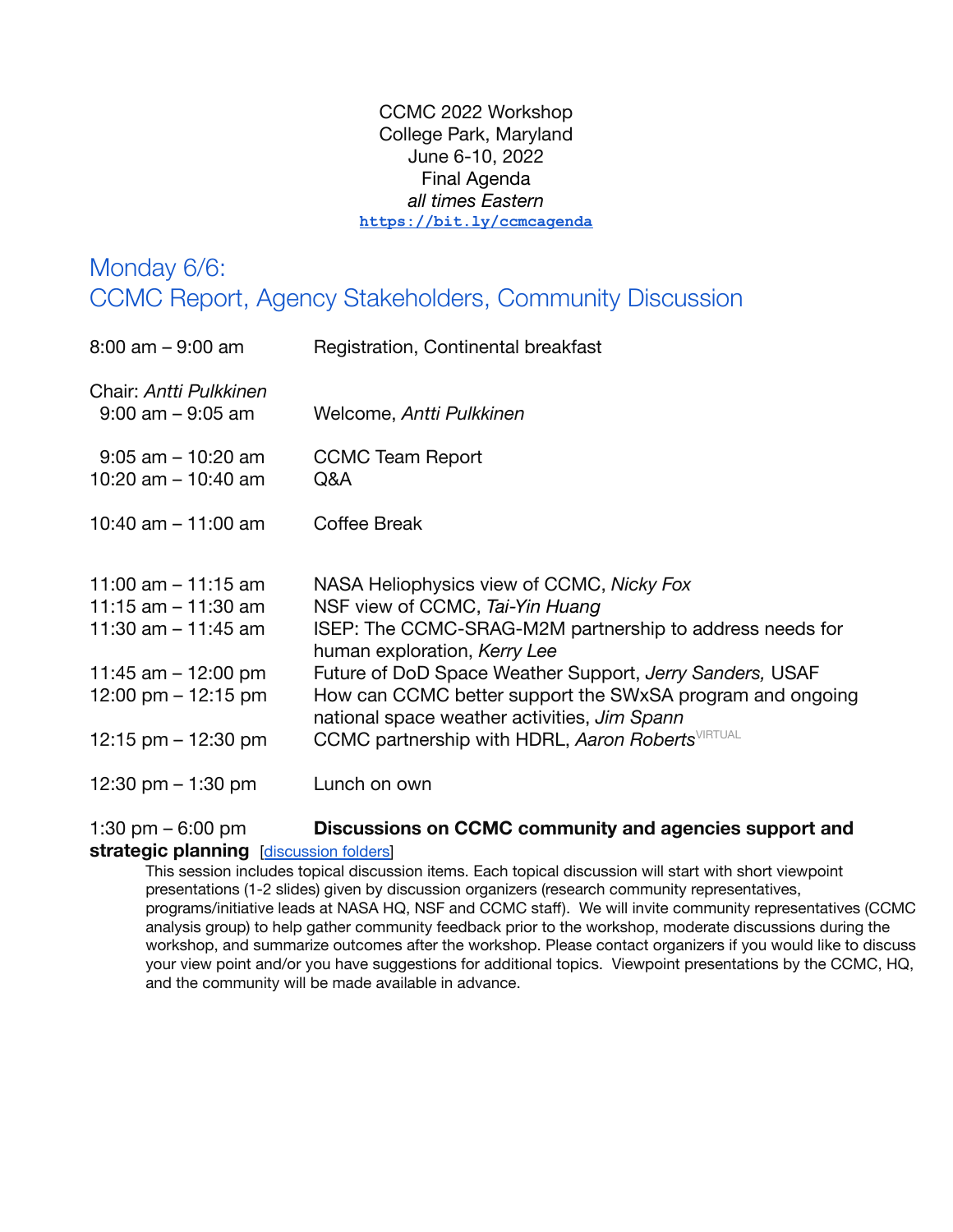75 min

# 1:30 pm – 2:45 pm **Streamlining the Model On-boarding Process** [\[discussion](https://drive.google.com/drive/folders/1zG7QJMivHGDJk1DcJD4USMqrVpWLICbi) [folder](https://drive.google.com/drive/folders/1zG7QJMivHGDJk1DcJD4USMqrVpWLICbi) | **[FEEDBACK](https://bit.ly/ccmcfeedback1) SURVEY** ]

*Discussion Organizers:* CCMC: *Tina Tsui, Leila Mays;* Modelers*: Jon Linker (lead), Tamas Gombosi*VIRTUAL *, Shaela Jones, Lulu Zhao, John Dorelli*VIRTUAL *, Slava Merkin;* HQ*: Simon*  $Plunkett^{\vee\text{IRTUAL}}$ 

- Shared collaborative environments at NASA HECC and AWS. Increase modeler participation in on-boarding. Lessons learned, what is working well and what isn't?
- Best practices for preparing for model on-boarding and implementing simulations services
- Improving readiness for on-boarding of LWS SC deliverables
- CCMC plans for increased computational resources (NASA HECC and NASA AWS GPU nodes): What are reasonable resource requests?
- Do modelers prefer that their models be served from CCMC in-house infrastructure or AWS/NASA HECC?
- Are model developers interested in providing CI/CD pipelines to CCMC?
- What policies/procedures are necessary for model access to external data sources, either for input or validation?
- Should CCMC provide standard querying that can be accessed by all models?
- Are models familiar with/prefer containerization as a means of supplying models?
- How should updates/changes to models be communicated to users? Can/should multiple versions be maintained?

### 45 min

# **Heliophysics models beyond Earth and the Solar System - CCMC's role** [[discussion](https://drive.google.com/drive/folders/1RyQOienp3T6ZkQmXEupvIef7HHaUa3rL) folder | **[FEEDBACK](https://bit.ly/ccmcfeedback2) SURVEY** ]

2:45 pm – 2:55 pm NASA Heliophysics interest in using heliophysics models beyond Earth and the Solar System, Galen Fowler<sup>VIRTUAL</sup>

 $2:55$  pm  $-3:30$  pm Discussion

*Discussion Organizers:* CCMC*: Katherine Garcia-Sage (lead);* Modelers/Community*: Alison Farrish*VIRTUAL *, Chuanfei Dong*VIRTUAL *, Dave Brain*VIRTUAL *, Gina DiBraccio, Christina Kay;* HQ*: Galen Fowler*VIRTUAL *, Katya Verner, Jared Leisner;* NSF*: Carrie Black*VIRTUAL

- Heliophysics models applied to planets beyond earth and systems beyond the solar system. How can CCMC support these applications?
- What are the highest-priority planetary/exoplanetary-related needs for modeling services?
- How does modeling beyond Earth and the solar system compare to "core" heliophysics modeling?
- What links can be built to show the value of heliophysics to other science communities?
- Follow-on discussions/actions planning

3:30 pm – 4:00 pm Coffee Break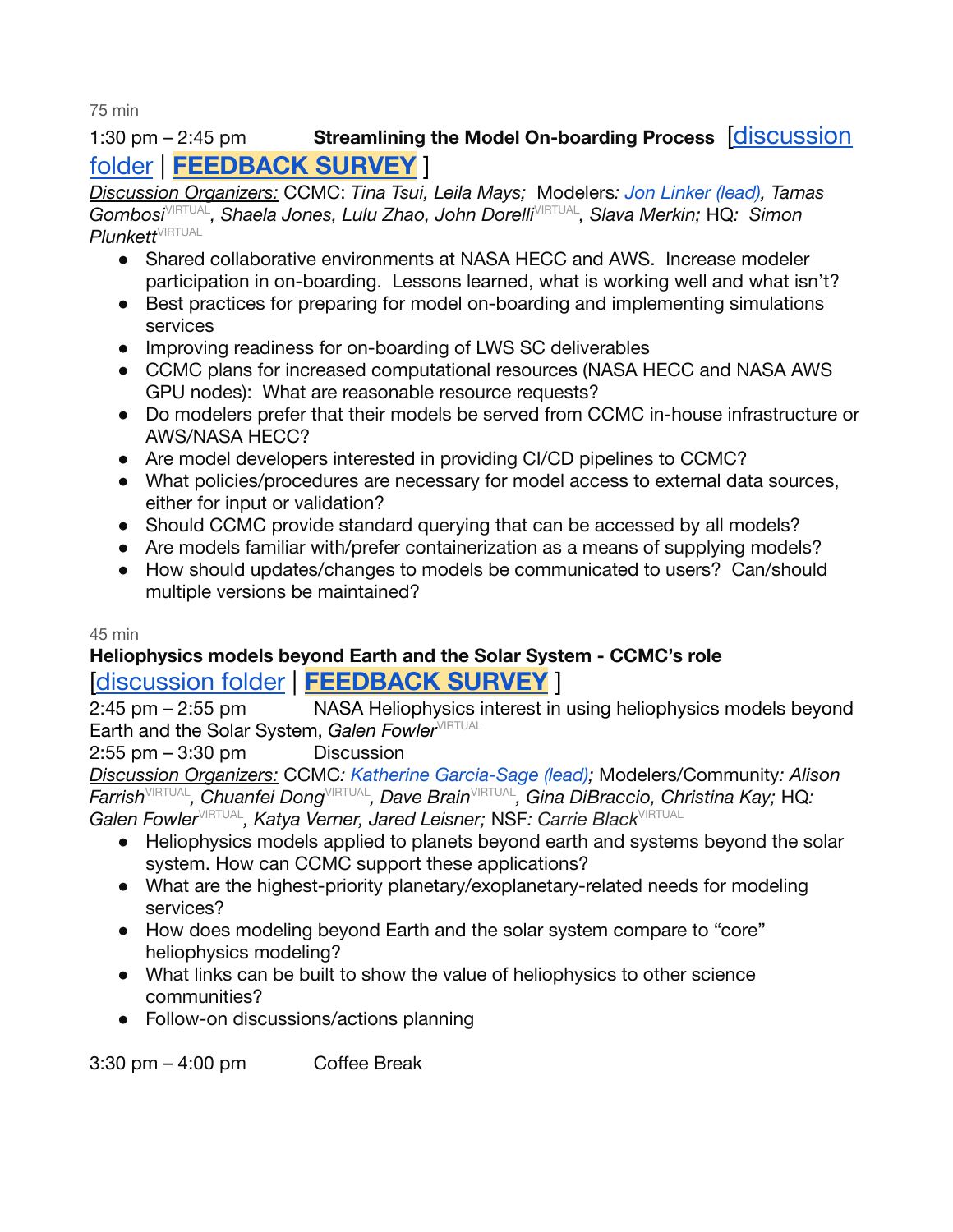75 min

# 4:00 pm – 5:15 pm **CCMC Support of Open Science** [\[discussion](https://drive.google.com/drive/folders/1KifsqgMxdGgO2ZHFqfOnLJ8B1UFRvB50) folder | **[FEEDBACK](https://bit.ly/ccmcfeedback3) SURVEY** ]

*Discussion Organizers:* CCMC*: Rebecca Ringuette, Yihua Zheng;* Modelers/Community*: Lan Jian (co-lead), Tuija Pulkkinen, Yue Deng, Michael Wiltberger, Aaron Ridley, Vania Jordanova<sup>VIRTUAL</sup>; Agnit Mukhopadhyay;* HQ*: Reinhard Friedel (co-lead)*

- Open source: What opportunities should CCMC offer to maximize return on open source software and open access data? Should CCMC pilot open source projects (e.g., community-wide projects/challenges on model improvements, plug and play with code portions)?
- What should CCMC's role be in addressing requirements for open science and reproducibility?
- Should CCMC host results of simulations performed outside of CCMC and utilize CCMC and other tools for visualization and analysis of those results? What should the requirements be for simulation outputs to be hosted by CCMC?
- Several journals are requiring simulation outputs to be accessible for the publications using them. What role should CCMC take in this area? Should CCMC generate DOIs for runs that are used in papers/publications?
- Of the action items collected, what should CCMC's priorities be?

### 45 min

# 5:15 pm – 6:00 pm **What should CCMC's education focus be?** [\[discussion](https://drive.google.com/drive/folders/1KVy3r1HMTSEw1RkHy7x8Ot-GLyplyOsW) folder | **[FEEDBACK](https://bit.ly/ccmcfeedback4) SURVEY** ]

*Discussion Organizers:* CCMC*: Rebecca Ringuette, Yihua Zheng;* Community*: Aaron Ridley, Dan*  $E$ mmons (lead), Nick Gross, Elon Olsson, Vivian Trakinski<sup>virtual</sup>, Ray Walker<sup>virtual</sup>

- Does the community want CCMC to begin running periodic user workshops? How should CCMC support its user community?
- What does the community want to see from CCMC in terms of facilitating training for new members of the model development community through collaborations?
- What is the best strategy to use CCMC models and visualization resources in classrooms and outreach venues?
- How can CCMC best support and complement community summer schools and graduate professional development?
- Of the action items collected, what should CCMC's priorities be?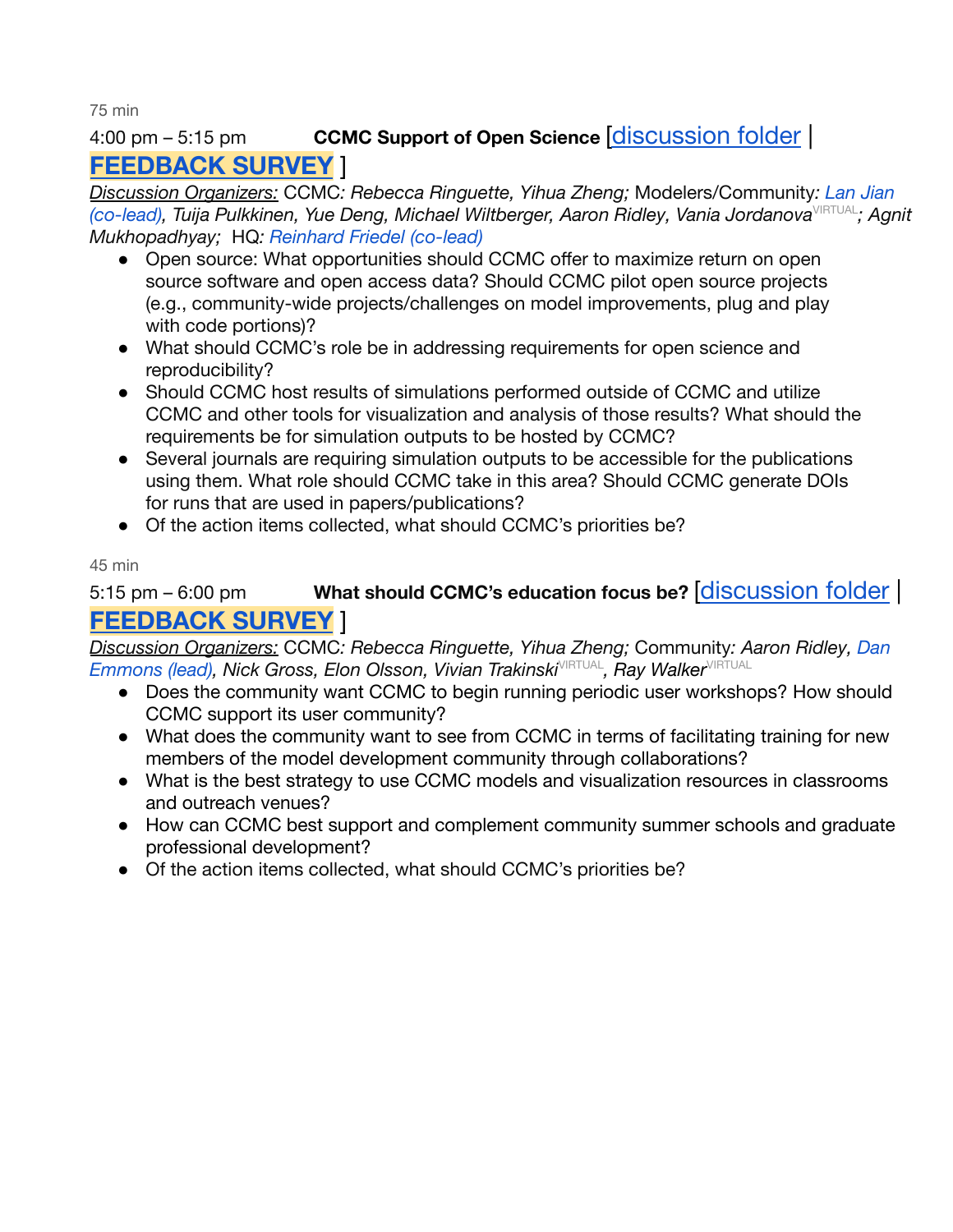# Tuesday 6/7: *Solar/Heliosphere*

| $8:00$ am $-9:00$ am                                                                                                                       | <b>Continental breakfast</b>                                                                                                                                                                                                                                                                                                                                                                                                                    |
|--------------------------------------------------------------------------------------------------------------------------------------------|-------------------------------------------------------------------------------------------------------------------------------------------------------------------------------------------------------------------------------------------------------------------------------------------------------------------------------------------------------------------------------------------------------------------------------------------------|
| <b>Chair: Martin Reiss</b><br><b>SOLAR</b><br>$9:00$ am $-9:15$ am<br>$9:15$ am $-9:25$ am<br>$9:25$ am $-9:35$ am<br>$9:35$ am $-9:45$ am | 01 ADAPT, Carl HenneyVIRTUAL<br>02 WSA, Nick Arge<br>03 WSA in research, Jamie Staeben<br>04 WSA Dashboard, Daniel da Silva and Jaime Landeros                                                                                                                                                                                                                                                                                                  |
| <b>SOLAR/HELIOSPHERE</b><br>$9:45$ am $-10:00$ am<br>10:00 am $-$ 10:15 am<br>10:15 $am - 10:30$ pm                                        | 05 CORHEL, Jon Linker<br>06 ENLIL, Dusan Odstrcil<br>07 How can ENLIL help us in heliophysics research? Laura<br>Rodriguez-Garcia VIRTUAL                                                                                                                                                                                                                                                                                                       |
| 10:30 $am - 11:00$ am                                                                                                                      | <b>Coffee Break</b>                                                                                                                                                                                                                                                                                                                                                                                                                             |
| Chair: Katie Whitman<br>11:00 am $-$ 11:15 am                                                                                              | 08 GAMERA-Helio: A new addition to the CCMC family of inner                                                                                                                                                                                                                                                                                                                                                                                     |
| 11:15 $am - 11:30 am$                                                                                                                      | heliosphere models, Elena Provornikova<br>09 Run-on-Request and Real-Time Simulation System for<br>AWSoM-R at the CCMC, Igor Sokolov                                                                                                                                                                                                                                                                                                            |
| 11:30 pm $-$ 11:45 am<br>11:45 pm $-$ 12:00 pm                                                                                             | 10 Using AWSoM to model stellar winds, Ofer Cohen<br>11a 11b Discussion on synoptic map data used by models,<br>Chairs: Alexei Pevtsov and Martin Reiss, Scene-setter: Luca<br><b>Bertello</b><br>- Vector synoptic maps<br>- Synoptic (pseudo-/true-radial and vector) maps pole filling.<br>- Composite maps combining pseudo- and true radial field.<br>- What would be a useful set of parameters/requirements to have as synoptic<br>maps? |
| 12:00 pm $-$ 1:30 pm                                                                                                                       | Lunch on own                                                                                                                                                                                                                                                                                                                                                                                                                                    |
| Chair: Claudio Corti                                                                                                                       | SEP models - candidates for support of Human Exploration                                                                                                                                                                                                                                                                                                                                                                                        |
| 1:30 pm $-$ 1:45 pm                                                                                                                        | 01 Demonstration of the physics-based approach to<br>nowcast/forecast the SEP events using coupled AWSoM-R and<br>M-FLAMPA, Lulu Zhao                                                                                                                                                                                                                                                                                                           |
| 1:45 pm $-$ 2:00 pm                                                                                                                        | 02 Simulation of SEPs in the heliosphere with SWMF/AMPS,<br><b>Valeriy Tenishev</b>                                                                                                                                                                                                                                                                                                                                                             |
| $2:00 \text{ pm} - 2:15 \text{ pm}$                                                                                                        | 03 EPREM, Matt Young                                                                                                                                                                                                                                                                                                                                                                                                                            |
| $2:15$ pm $-2:30$ pm                                                                                                                       | 04 OpenSpace demo of STAT visualization, Elon OlssonLIVE DEMO?                                                                                                                                                                                                                                                                                                                                                                                  |
| $2:30 \text{ pm} - 2:45 \text{ pm}$                                                                                                        | 05 iPATH and SEPCASTER, Gang Li                                                                                                                                                                                                                                                                                                                                                                                                                 |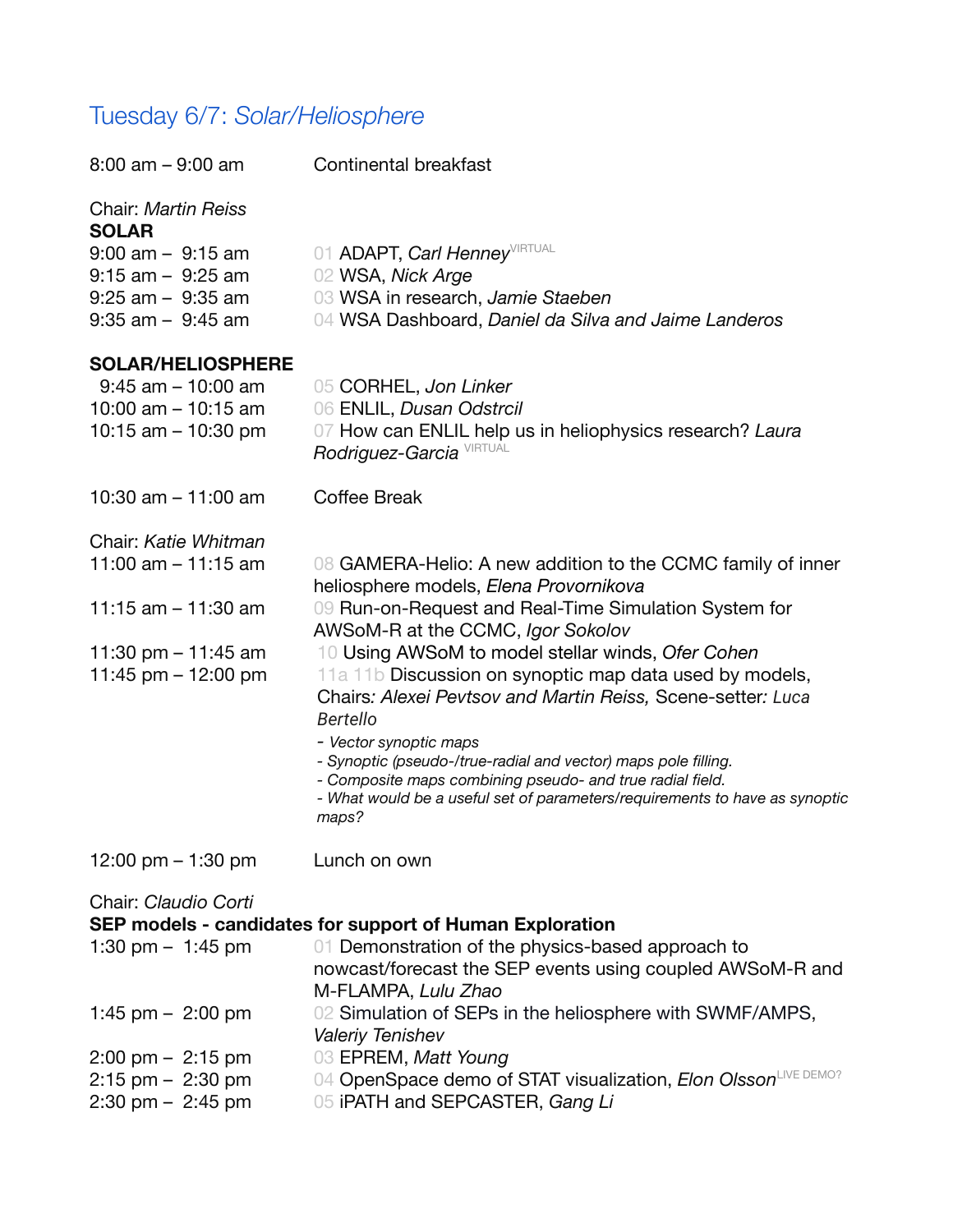| $2:45$ pm $-3:00$ pm<br>$3:00 \text{ pm} - 3:15 \text{ pm}$<br>$3:15$ pm $-3:30$ pm | 06 SEPMOD, Janet Luhmann VIRTUAL<br>07 SEPSTER, Ian Richardson<br>08 SEPSTER2D: Empirical Model of 10 - 130 MeV Solar<br>Energetic Particle Spectra at 1 AU Based on Coronal Mass<br>Ejection Speed and Direction, Alessandro Bruno |
|-------------------------------------------------------------------------------------|-------------------------------------------------------------------------------------------------------------------------------------------------------------------------------------------------------------------------------------|
| $3:30 \text{ pm} - 4:00 \text{ pm}$                                                 | <b>Coffee Break</b>                                                                                                                                                                                                                 |
| Chair: Chris Light                                                                  |                                                                                                                                                                                                                                     |
| 4:00 pm $-$ 4:15 pm                                                                 | 09 SEP forecasting with HESPERIA REIeASE, Olga<br><b>Malandraki</b> VIRTUAL                                                                                                                                                         |
| 4:15 pm $-$ 4:30 pm                                                                 | 10 UMASEP: a suite of models for predicting SEP events in<br>real-time, Marlon Núñez <sup>VIRTUAL</sup>                                                                                                                             |
| 4:30 pm $-$ 4:45 pm                                                                 | 11 The SAWS-ASPECS tool integration within CCMC: Challenges<br>and Prospects, Athanasios Papaioannou VIRTUAL and Anastasios<br><b>Anastasiadis</b> VIRTUAL                                                                          |
| 4:45 pm $-$ 5:00 pm                                                                 | 12 Solar Source SEP Event Prediction through Multi-Layer<br>Ensembling at GSU, Dustin Kempton                                                                                                                                       |
| $5:00 \text{ pm} - 5:15 \text{ pm}$                                                 | 13 SPRINTS SEP forecast, Alec Engell                                                                                                                                                                                                |
| $5:15$ pm $-5:30$ pm                                                                | 14 Near-real-time MLSO CME Alerts to SEP Scoreboard, Chris<br>St.Cyr <sup>VIRTUAL</sup> and Joan Burkepile                                                                                                                          |
| 5:30 pm $-$ 5:45 pm                                                                 | 15 Combining Physics and Machine Learning-based Models for<br>Full-Energy-Range Solar Energetic Particles Events Prediction,<br>Soukaina Boubrahimi <sup>VIRTUAL</sup>                                                              |
| $5:45$ pm $-6:00$ pm                                                                | 16 Radiation forecasting for Mars Exploration: The bare<br>essentials, Arik Posner                                                                                                                                                  |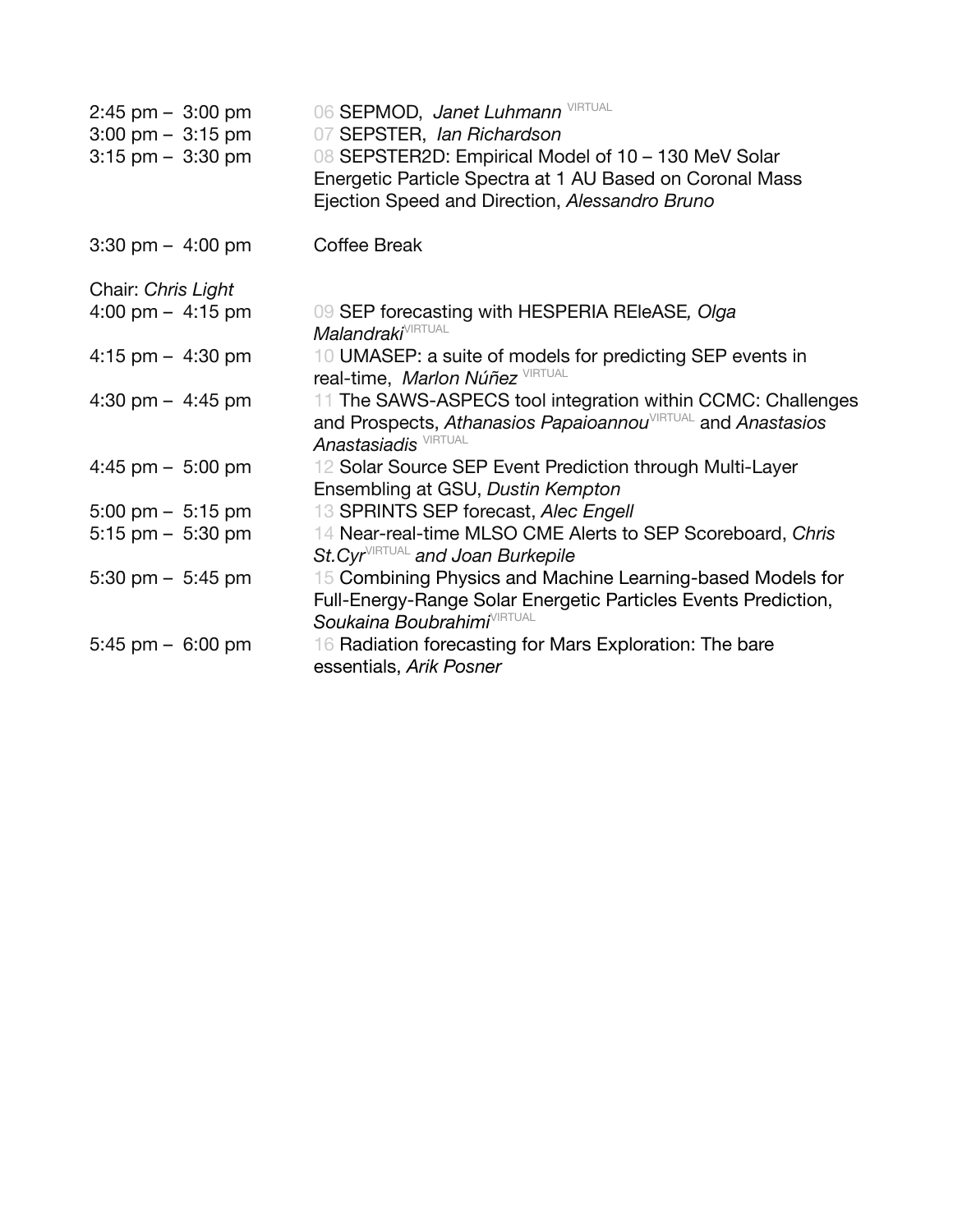# Wednesday 6/8: *Magnetosphere/Ionosphere/Thermosphere*

| $8:00$ am $-9:00$ am                                                                                | Continental breakfast                                                                                                                                                               |
|-----------------------------------------------------------------------------------------------------|-------------------------------------------------------------------------------------------------------------------------------------------------------------------------------------|
| Chair: Mike Wiltberger<br><b>MAGNETOSPHERE</b>                                                      |                                                                                                                                                                                     |
| $9:00$ am $-9:15$ am                                                                                | 01 Latest updates of the Space Weather Modeling Framework<br>(SWMF): from the Sun to the Earth, Zhenguang Huang                                                                     |
| $9:15$ am $-9:30$ am                                                                                | 02 Multiscale Atmosphere-Geospace Environment (MAGE)<br>model: New developments and onboarding at the CCMC, Slava<br><b>Merkin</b>                                                  |
| $9:30 \text{ pm} - 9:45 \text{ pm}$<br>$9:45$ am $-10:00$ am                                        | 03 OpenGGCM new developments, Doug Cramer<br>04 Geomagnetic storm statistics: SWMF Geospace<br>simulation<br>perspective, Tuija I. Pulkkinen                                        |
| 10:00 am $-$ 10:20 am                                                                               | 05 OpenSpace visualization and topological analysis of the<br>magnetosphere, Elon Olsson <sup>virtual</sup> , Måns Aronsson, Simon Brefält                                          |
| 10:20 am $-$ 10:45 am                                                                               | Coffee Break                                                                                                                                                                        |
| Chair: Mostafa El Alaoui<br>10:45 $am - 11:00$ am<br>11:00 am $-$ 11:15 am<br>11:15 am $-$ 11:30 am | 06 HYPERS, Yuri Omelchenko<br>07 IPIC3D, Giovanni Lapenta VIRTUAL<br>08 Multifluid simulations of the solar wind interaction with the<br>Earth magnetosphere, Amitava Bhattacharjee |
| 11:30 am $-$ 11:45 am                                                                               | 09 Discussion: Moving beyond MHD for global<br>magnetosphere<br>simulations at CCMC.                                                                                                |

Chair: *Slava Merkin*

### **IONOSPHERE ELECTRODYNAMICS**

| 11:45 am $-$ 12:00 pm | 10 ADELPHI, Bob Robinson <sup>VIRTUAL</sup>                                                                           |
|-----------------------|-----------------------------------------------------------------------------------------------------------------------|
| 12:00 pm $-$ 12:15 pm | 11 COMPASS ionosphere conductance model and comparisons                                                               |
|                       | to other existing conductance models, Zihan Wang VIRTUAL, Shasha<br>Zou <sup>virtual</sup>                            |
| 12:15 pm $-$ 12:30 pm | 12 AMPERE, Brian Anderson                                                                                             |
| 12:30 pm $-$ 12:45 pm | 13 Ionospheric Conductance in the SWMF: Code Refactoring and<br>Physics Improvements, Dan Welling, Agnit Mukhopadhyay |
| 12:45 pm $-$ 1:00 pm  | 14 Data Assimilation Capabilities, AMGeO and DART_TIEGCM,<br>Tomoko Matsuo                                            |
| 1:00 pm $-$ 2:00 pm   | Lunch - CCMC will provide a light lunch with snacks in the main<br>meeting room                                       |

| Chair: Yue Deng                     |                           |
|-------------------------------------|---------------------------|
| <b>IONOSPHERE/THERMOSPHERE</b>      |                           |
| $2:00 \text{ pm} - 2:15 \text{ pm}$ | 01 DTM2020, Sean Bruinsma |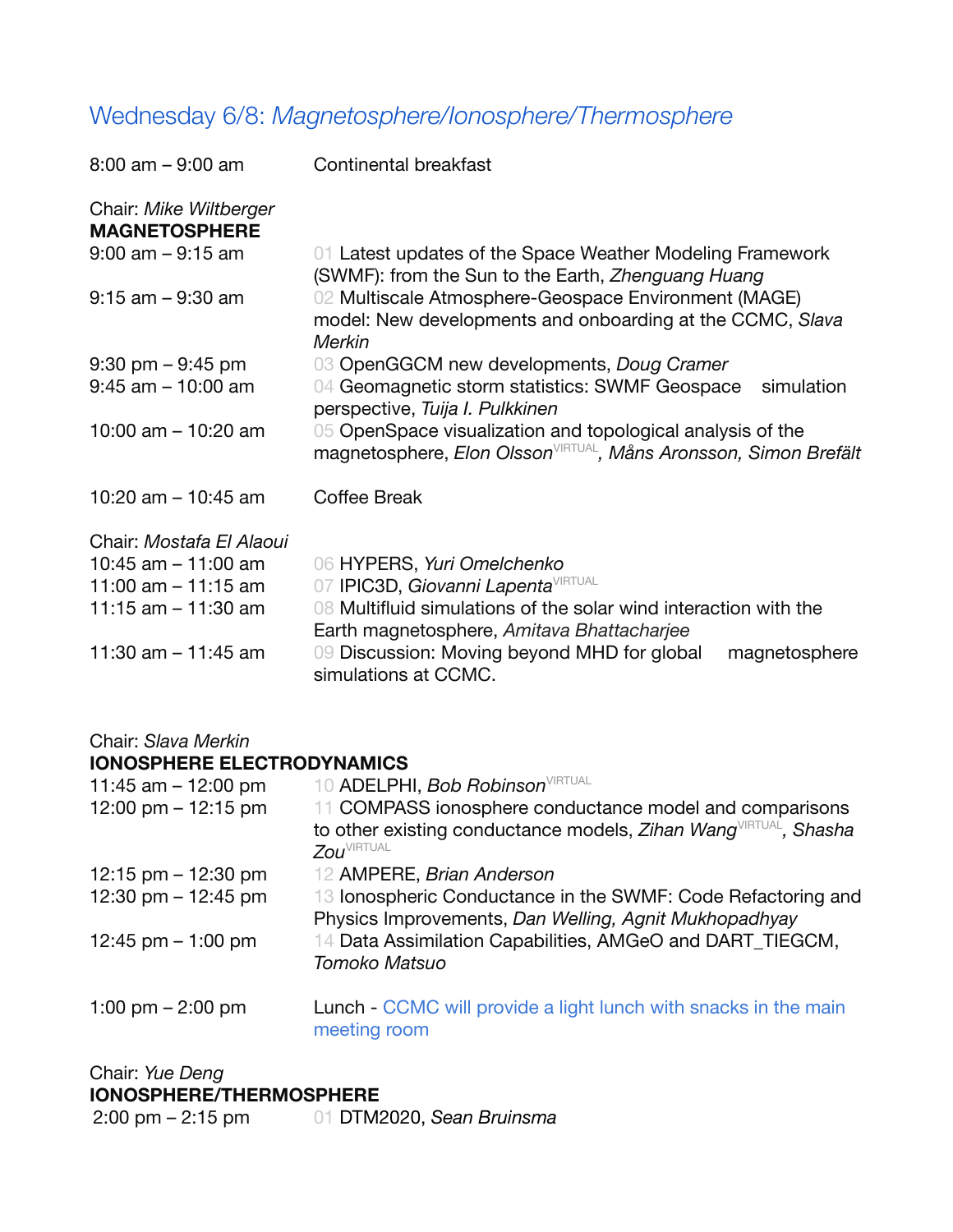| $2:15$ pm $-2:30$ pm<br>$2:30 \text{ pm} - 2:45 \text{ pm}$<br>$2:45$ pm $-3:00$ pm<br>$3:00 \text{ pm} - 3:15 \text{ pm}$<br>$3:15$ pm $-3:30$ pm | 02 SAMI3, Joe Huba<br>03 TIEGCM 2.5, Wenbin Wang<br>04 Atmosphere-ionosphere model development at NCAR:<br><b>WACCM-X, Hanli Liu VIRTUAL</b><br>05 PBMod (scintillations), John Retterer VIRTUAL<br>06 Amateur radio use for plasma density model validation, Bill<br>Engelke |
|----------------------------------------------------------------------------------------------------------------------------------------------------|-------------------------------------------------------------------------------------------------------------------------------------------------------------------------------------------------------------------------------------------------------------------------------|
| $3:30 \text{ pm} - 4:00 \text{ pm}$                                                                                                                | Coffee Break                                                                                                                                                                                                                                                                  |
| Chair: Wenbin Wang                                                                                                                                 |                                                                                                                                                                                                                                                                               |
| 4:00 pm $-$ 4:15 pm                                                                                                                                | 07 GEOS5/WACCM-X, Valery Yudin                                                                                                                                                                                                                                                |
| 4:15 pm $-$ 4:30 pm                                                                                                                                | 08 WP-GITM, Xing MengVIRTUAL                                                                                                                                                                                                                                                  |
| 4:30 pm $-$ 4:45 pm                                                                                                                                | 09 Using ICON data to drive ionosphere/thermosphere models<br>from below someone from ICON, Astrid MauteVIRTUAL                                                                                                                                                               |
| 4:45 pm $-$ 5:00 pm                                                                                                                                | 10 Role of coupling with lower atmosphere on<br>ionosphere/thermosphere model performance, Ja Soon Shim                                                                                                                                                                       |
| $5:00 \text{ pm} - 5:15 \text{ pm}$                                                                                                                | Discussion: Infrastructure for coupling and swapping drivers<br>from below                                                                                                                                                                                                    |
| $5:15$ pm $-5:30$ pm                                                                                                                               | 12 GITM / Aether, Aaron Ridley                                                                                                                                                                                                                                                |
| 5:30 pm $-$ 5:45 pm                                                                                                                                | 13 Exo-, Gas Giant, and Titan-GITM, Jared BellVIRTUAL                                                                                                                                                                                                                         |
| $5:45$ pm $-6:00$ pm                                                                                                                               | 14 KePWOM and Planet-ITTR, Alex Glocer                                                                                                                                                                                                                                        |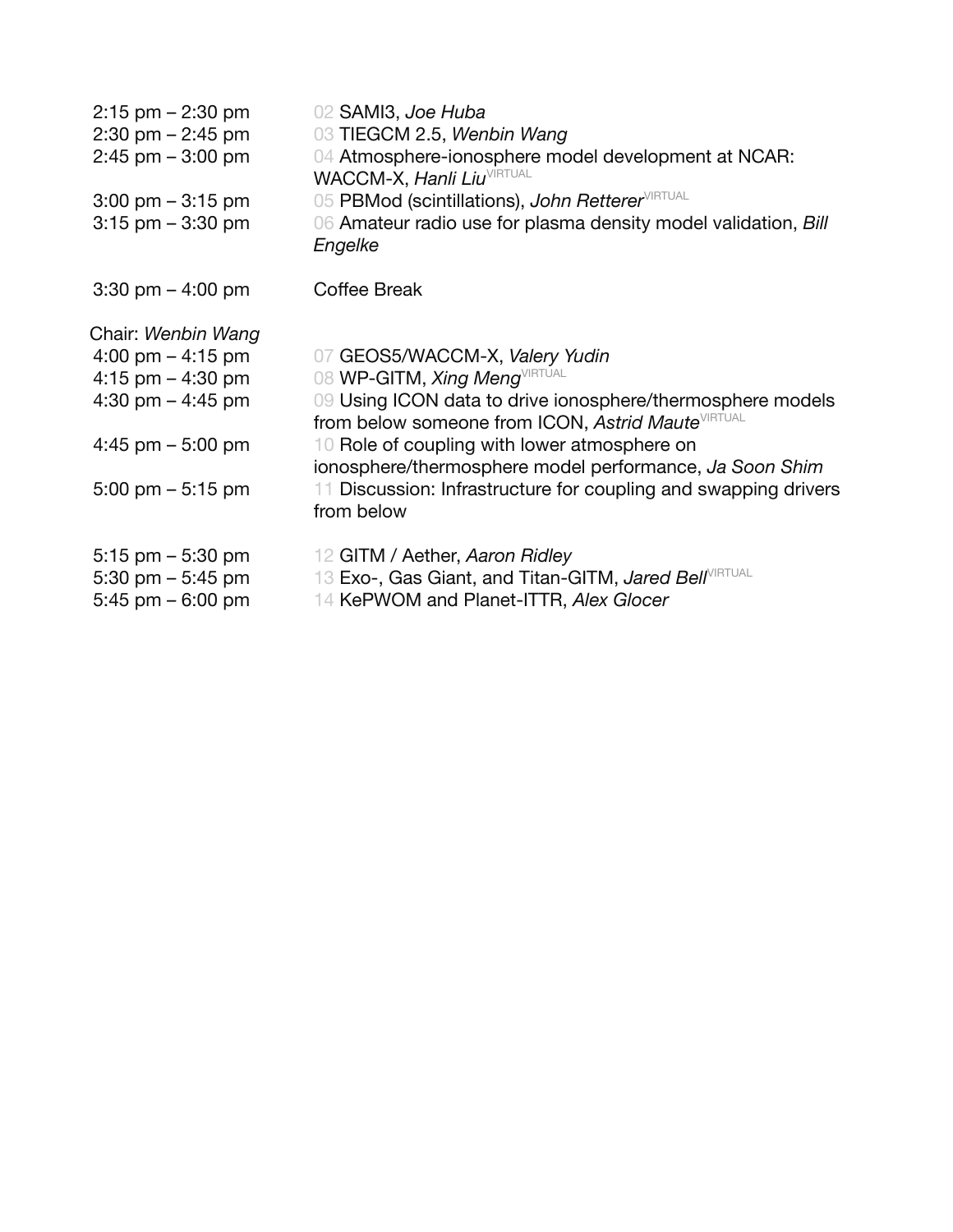# Thursday 6/9: *R2O2R, Validation, Uncertainty*

8:00 am – 9:00 am Continental breakfast

| Chair: Janet Green                                                                                                                               | INNER MAGNETOSPHERE/NEAR-EARTH RADIATION ENVIRONMENT                                                                                                                                                                                                                              |
|--------------------------------------------------------------------------------------------------------------------------------------------------|-----------------------------------------------------------------------------------------------------------------------------------------------------------------------------------------------------------------------------------------------------------------------------------|
| $9:00$ am $-9:15$ am                                                                                                                             | 01 SEAES-FC (Space Environmental Anomalies Expert System<br>Flow Charts), Paul O'Brien                                                                                                                                                                                            |
| $9:15$ am $-9:30$ am<br>$9:30$ am $-9:45$ am<br>$9:45$ am $-10:00$ am<br>10:00 am $-$ 10:15 am<br>10:15 $am - 10:30 am$<br>10:30 am $-$ 10:45 am | 02 CIMI Update, Mei-Ching Fok<br>03 RAM-SCB, Steve Morley<br>04 VERB, Alexander Drozdov<br>05 PINE and more, Yuri Shprits <sup>VIRTUAL</sup><br>06 DREAM3D results for the ISWAT challenge, Sang-Yun Lee<br>07 Simulation of SEPs in geospace with SWMF/AMPS, Valeriy<br>Tenishev |
| 10:45 am $-$ 11:15 am                                                                                                                            | Coffee Break                                                                                                                                                                                                                                                                      |
| Chair: Paul O'Brien<br><b>SPACE ENVIRONMENT IMPACT ON AVIATION</b><br>11:15 am – 11:30 am<br>11:30 am $-$ 11:45 am                               | 08 NAIRAS version 3, Chris Mertens<br>09 Characterizing the Global Aviation Radiation Environment<br>based on Model and Measurement Databases, Kent<br><b>Tobiska</b> <sup>VIRTUAL</sup>                                                                                          |
| 11:45 am – 12:00 pm<br>12:00 pm – 12:15 pm<br>12:15 pm – 12:30 pm                                                                                | Operational Models at NOAA SWPC addressing ICAO needs<br>10 CARI-7, Hazel Bain <sup>VIRTUAL</sup><br>11 WAM-IPE operational, Tzu-Wei Fang<br>12 GIoTEC, Dominic Fuller-Rowell                                                                                                     |

12:30 pm – 2:00 pm Lunch - CCMC will provide a boxed lunch in the main meeting room

#### **Lunch Discussion (attendance is optional):**

#### *Innovative Solutions to Improve Near Earth Environment Modeling:* [\[agenda](https://docs.google.com/presentation/d/1IpV5hkhRK_Y7MwPVnZo0W-mzzH2n5OVV/edit?usp=sharing&ouid=109959920246250015665&rtpof=true&sd=true)]

What more (machine learning, data assimilation, adding missing physics, utilization of open science, etc) is needed for modeling the near-Earth radiation and space plasma environment. Discussion leads:  $W$ eichao Tu, Jacob Bortnik $\rm{V}$ IRTUAL, Yihua Zheng. Panel: Janet Green, Paul O'Brien, Yuri Shprits $\rm{V}$ IRTUAL,  $P$ iyush Mehta<sup>vırtual</sup>

Chair: *Samantha Howard*

2:00 pm – 2:15 pm 01 Summary of lunch discussion outcome, *Weichao Tu, Jacob Bortnik*VIRTUAL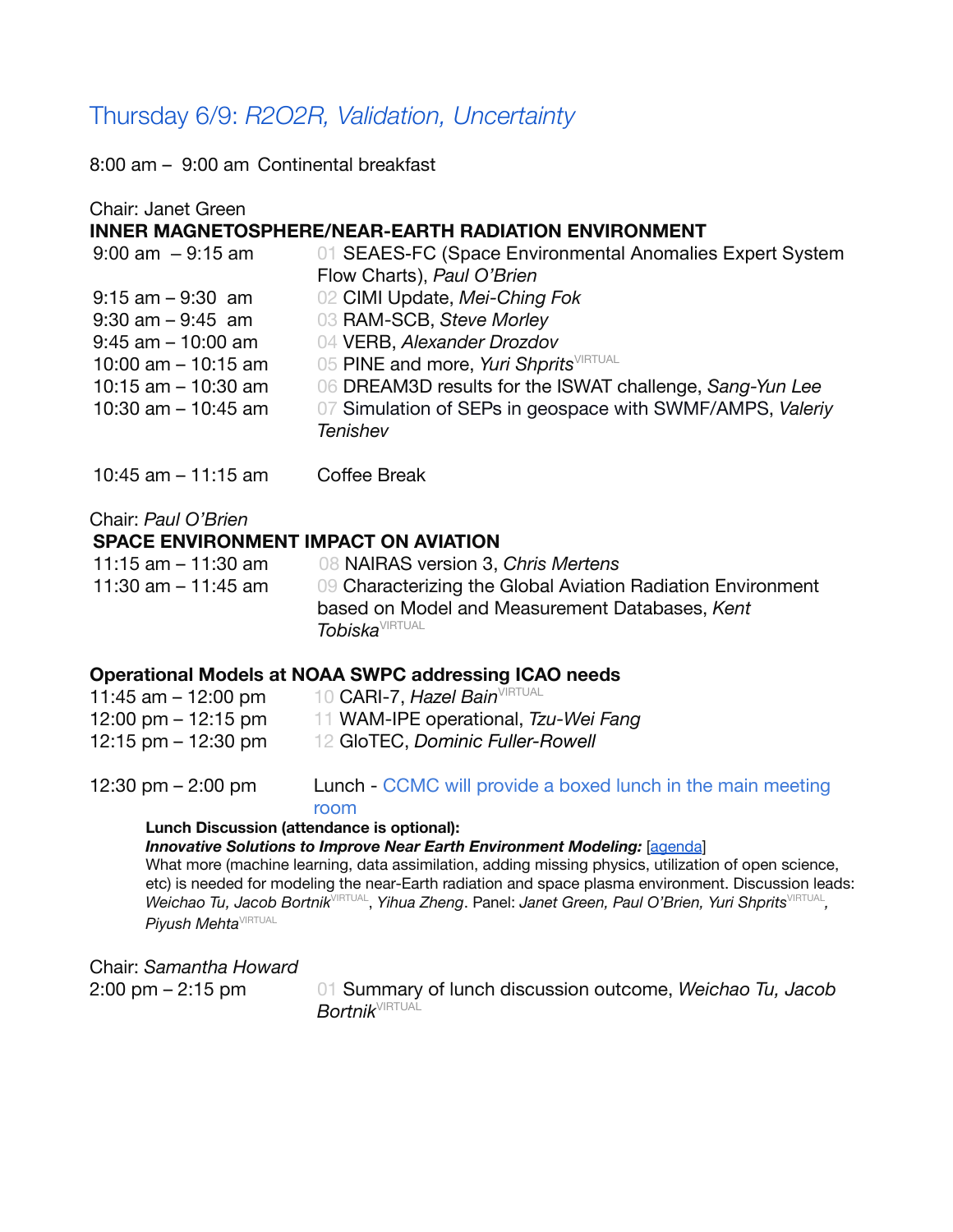# **Validation and R2O transition**

| $2:15$ pm $-2:30$ pm                                        | 02 CCMC-SWPC partnership on R2O2R utilizing shared<br>architecture for collaborative evaluations, Steve HillVIRTUAL                                                                         |
|-------------------------------------------------------------|---------------------------------------------------------------------------------------------------------------------------------------------------------------------------------------------|
| $2:30 \text{ pm} - 2:45 \text{ pm}$                         | 03 Essential space environment quantities for benchmarking,<br>evaluation of model-candidates to enter the R2O transition<br>pipeline, and tracking progress over time, <i>Eric Adamson</i> |
| $2:45$ pm $-3:00$ pm                                        | 04 CCMC Validation and R2O transition tools: ISWA, CAMEL and<br>Scoreboards, Leila Mays                                                                                                     |
| $3:00 \text{ pm} - 3:15 \text{ pm}$                         | 05 M2M Real-time Validation Studies, Yari Collado-Vega and<br>Michelangelo Romano                                                                                                           |
| $3:15$ pm $-3:30$ pm<br>$3:30 \text{ pm} - 3:45 \text{ pm}$ | 06 ISWAT SEP Model Validation Team, Kathryn Whitman<br>07 Paving the way towards an ambient solar wind scoreboard,<br><b>Martin Reiss</b>                                                   |
| $3:45$ pm $-4:15$ pm                                        | Coffee Break                                                                                                                                                                                |
| Chair: Jia Yue<br><b>Neutral Density and Satellite Drag</b> |                                                                                                                                                                                             |
| 4:15 pm $-$ 4:30 pm                                         | 08 Partnership with CNES on neutral density model evaluations,<br>0--- 0- <i>0-0--</i>                                                                                                      |

|                                     | Sean Bruinsma                                                 |
|-------------------------------------|---------------------------------------------------------------|
| $4:30 \text{ pm} - 4:45 \text{ pm}$ | 09 Partnership with SWx TREC: Coupling with orbit propagators |
|                                     | to evaluate neutral density modeling, Zach Waldron            |

### Chair: *Steve Morley*

### **Uncertainty Quantification**

| 4:45 pm $-$ 5:00 pm                 | 10 SWQU project: Improving Space Weather Predictions with           |
|-------------------------------------|---------------------------------------------------------------------|
|                                     | Data-Driven Models of the Solar Atmosphere and Inner                |
|                                     | Heliosphere, Nick Pogorelov <sup>VIRTUAL</sup>                      |
| $5:00 \text{ pm} - 5:15 \text{ pm}$ | 11 Improvement of CIMI Model for Uncertainty Quantification at      |
|                                     | <b>CCMC, Piyush Mehta</b> VIRTUAL                                   |
| $5:15$ pm $-5:30$ pm                | 12 Recent Developments Using Interplanetary Scintillation           |
|                                     | Tomography: Adjusting the IPS-Driven ENLIL to Work Better?          |
|                                     | Bernie Jackson                                                      |
| 5:30 pm $-$ 5:45 pm                 | 13 eXtreme Benchmarks (XB) Framework, Pete Riley <sup>VIRTUAL</sup> |
| 5:45 pm $-6:00$ pm                  | 14 Sun-to-Earth CME Modeling with OSPREI: Using Ensembles           |
|                                     | to Explore Uncertainties, Christina Kay                             |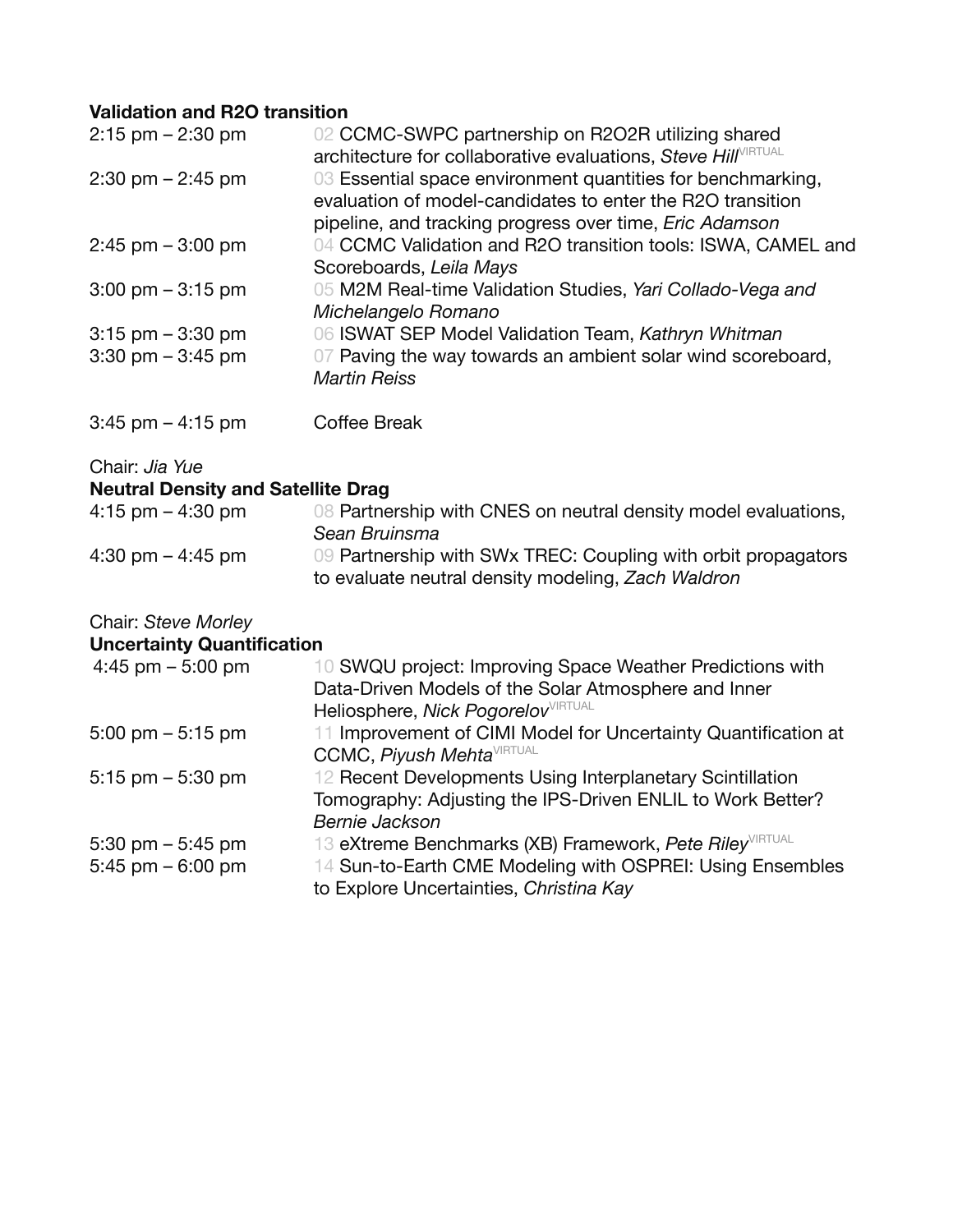# Friday 6/10: *Partnerships and Infrastructure*

8:00 am – 9:00 am Continental breakfast

#### Chair: *Angelos Vourlidas*

|                                                                       | Opportunities for partnership with international modeling centers and programs                                                                                       |
|-----------------------------------------------------------------------|----------------------------------------------------------------------------------------------------------------------------------------------------------------------|
| $9:00$ am $-9:15$ am                                                  | 01 Virtual Space Weather Modelling Centre (VSWMC), Stefaan<br><b>Poedts</b> VIRTUAL                                                                                  |
| $9:15$ am $-9:30$ am<br>$9:30$ am $-9:45$ am<br>$9:45$ am $-10:00$ am | 02 EUHFORIA, Christine Verbeke <sup>VIRTUAL</sup><br>03 PITHIA-NRF, Anna Belehaki <sup>VIRTUAL</sup><br>04 New SPENVIS system and the current status of the aviation |
|                                                                       | service within the ESA S2P Space Weather Programme, Erwin De<br><b>Donder</b> VIRTUAL                                                                                |
| 10:00 am $-$ 10:15 am                                                 | 05 SWIMMR, Ian McCrea <sup>VIRTUAL</sup>                                                                                                                             |
| 10:15 $am - 10:30 am$                                                 | 06 UK Met Office space weather research, operations &<br>verification, Suzy Bingham <sup>VIRTUAL</sup>                                                               |
| 10:30 am $-$ 11:00 am                                                 | <b>Coffee Break</b>                                                                                                                                                  |
| 11:00 am $-11:15$ am                                                  | 07 Korean Space Weather Center, Kichang YoonVIRTUAL                                                                                                                  |
| 11:15 am $-11:30$ am                                                  | 08 Real-time space weather predictions by IRAP-STORMS, Alexis<br><b>Rouillard</b> <sup>VIRTUAL</sup>                                                                 |
| Chair: Chris Pankratz                                                 |                                                                                                                                                                      |
| <b>CCMC Collaborations with Data Centers</b>                          |                                                                                                                                                                      |
| 11:30 am $-$ 11:45 am                                                 | 09 HDRL and CCMC, Aaron RobertsVIRTUAL                                                                                                                               |
| 11:45 pm $-12:00$ pm                                                  | 10 SPDF and CCMC, Lan Jian                                                                                                                                           |

- 12:00 pm 12:15 pm 11 SDAC and CCMC, *Jack Ireland* 12 HAPI Overview, Jon Vandegriff
- 
- 12:30 pm 1:30 pm Lunch CCMC will provide a boxed lunch in main meeting room

#### Chair: *Janet Barzilla*

## **Update and Feedback on CCMC Services**

| 1:30 pm $-$ 1:45 pm                 | 01 Runs-on-Request (ROR), Maksym Petrenko                           |
|-------------------------------------|---------------------------------------------------------------------|
| 1:45 pm $-$ 2:00 pm                 | 02 Continuous/real-time runs, Chinwe Didigu                         |
| $2:00 \text{ pm} - 2:10 \text{ pm}$ | 03 iSWA, Rick Mullinix                                              |
| $2:10 \text{ pm} - 2:20 \text{ pm}$ | 04 Instant Runs, Mark Moussa                                        |
| $2:20 \text{ pm} - 2:30 \text{ pm}$ | 05 New website, Tyler Schiewe <sup>VIRTUAL</sup>                    |
| $2:30 \text{ pm} - 2:45 \text{ pm}$ | 06 Discussion: What improvements do CCMC users want to see          |
|                                     | most in terms of CCMC simulation services and software tools?       |
| $2:45$ pm $-3:10$ pm                | 07 CCMC tools for visualization and analysis, Rebecca Ringuette,    |
|                                     | Darren DeZeeuw, Lutz Rastaetter, Asher PembrokeLIVE DEMO?           |
| $3:10 \text{ pm} - 3:30 \text{ pm}$ | 08 Discussion: Long term archive/storage requirements for           |
|                                     | <b>CCMC</b>                                                         |
|                                     | What should be made available online to users?<br>$\circ$           |
|                                     | What can be put in 'cold' storage and users will need to wait a few |

days to a week to download/access the output